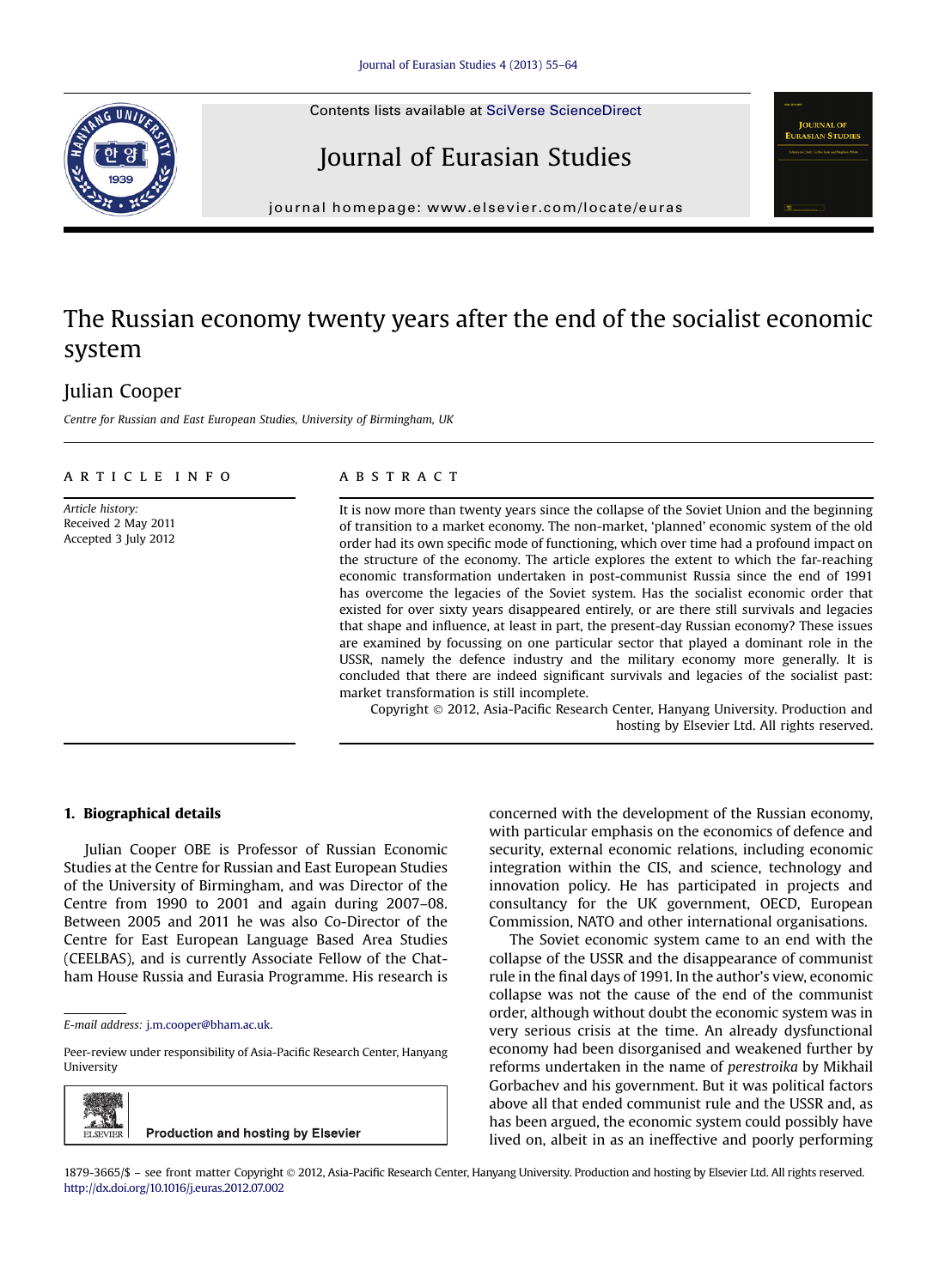mixed form of economy, combining elements of 'planning' with market forces.<sup>1</sup> In the event, the new government of an independent Russian Federation, led by Yegor Gaidar, embarked on a difficult process of market transformation, at least in the short-term, costly in human terms.

Now, over twenty years later, it is instructive to consider just how far this market transformation has progressed. Does Russia now possess a fully functional market economy genuinely comparable with much longer established economies of Western Europe or the United States? Has the socialist economic order that prevailed for some sixty years disappeared entirely, so that it is now receding into memory of interest only to historians? Or has it left survivals and legacies that shape and influence, at least in part, Russia's present-day economy? These issues will be explored in the present article, which draws to some extent on the experience of one particular sector of the economy; a sector that in Soviet times could be considered by some criteria relatively successful. This is the defence industry, or the military economy more generally, which proved able in the USSR to secure nuclear parity with the United States and a conventional capability that throughout most of the post-war years presented a challenge to NATO member countries.

#### 2. Through the prism of Kornai, Yaremenko and Shlykov

One of the most insightful analyses of the socialist economic system is that of the Hungarian economist János Kornai. $<sup>2</sup>$  He demonstrated that this was an economic order</sup> exhibiting considerable coherence and, as a result, possessing resistance to reform initiatives. For Kornai, fundamental was the ideological commitment to the state ownership of the basic productive assets of a society, considered superior, economically and socially, to private ownership. Given the predominance of state ownership of enterprises and organisations, it was necessary to create an administrative framework for their management, usually taking the form of hierarchically structured ministries. Preference for state ownership was accompanied by a profound distrust of the spontaneous functioning of the market. Material resources were allocated by administrative, non-market, means. Only labour, recognising the need to permit freedom of choice of occupation and workplace, was allocated to some extent by market means in most socialist economies, labour being the sphere of a highly regulated quasi-market. In this system prices played a secondary role and were not determined by the free play of supply and demand, but were fixed by administrative means, usually according to a relatively primitive form of cost-plus pricing, including a profit element varied by branch of economic activity in an arbitrary manner, influenced to a large degree by the needs of state budgetary policy. This was a redistributive economic regime: the state

reallocated resources from 'profitable' branches of the economy to other activities having higher priority for the Communist Party leadership. This was possible because of the discretion of the state in fixing prices and the very substantial role played in the economy by the state budget, which funded a large proportion of investment plus diverse subsidies to both producers and consumers. $3$  This redistribution took a non-transparent form, not the least those forms of redistribution relating to the military economy.<sup>4</sup>

Following the conceptualisation of Kornai, certain fundamental characteristics of the socialist economic system can be identified.<sup>5</sup> Firstly, state property predominated; if a private sector existed then it was on a modest scale and restricted to economic activities not regarded as having priority. Secondly, the predominance of bureaucratic coordination, with 'planning' and hierarchical, vertical, relations as opposed to the horizontal relations of an economy subject to market coordination. In such a system there was a total absence of competition in the domestic economy, the creation, rise and (very rare) fall of an enterprise was entirely a matter of a government policy decision. Thirdly, the 'politicisation' of the economy in the sense that the Party and state were actively and inseparably involved in real economic activity at all levels from the ministries and other economic agencies at the apex of the system to the enterprises, mines and farms at the bottom. These relations were associated with certain interests and behaviour of the actors involved. For the leadership, output maximisation was the overriding goal, quantity valued more, on the whole, than quality. Bargaining relations were universal, whether over plan targets, investment allocations, or the volume and type of resources available for current production activity. But central to the behaviour and performance of the system were soft budget constraints at the enterprise level. While enterprises were expected to minimise costs and earn a profit, with profitability a plan indicator influencing the scale of managerial bonuses, all understood that there were never be any question of bankruptcy, losses would be covered by intra-ministerial cross subsidisation or direct budget allocations. More generally, losses could be avoided by softening budget constraints to permit profitable operation and here multiple avenues were available for bargaining between the enterprise management and superior authorities, over plan targets, prices, taxes, subsidies, etc. In Kornai's view, many behavioural characteristics of the system stemmed directly from the existence of soft budget constraints in the production sphere, but not for households, which experienced hard budget constraints: investment 'hunger', quantity drive, neglect of quality and innovation, excess demand for resources of all kinds, including labour, and the fact that the socialist economy was one of all pervasive shortage (and, also, slack, as underutilisation of resources

See, e.g. [Ellman and Kontorovich \(1998\).](#page--1-0) However, the present author regards this possibility with scepticism.

 $2^{2}$  See [Kornai \(1992\),](#page--1-0) The Socialist System. The Political Economy of Communism, Oxford: Clarendon Press.

<sup>&</sup>lt;sup>3</sup> See [Kornai \(1992,](#page--1-0) pp. 134-8). In this discussion we here leave out of account the informal 'second' economy, which operated on market principles, supplementing the official economy.

The term 'military economy' is used here to cover the economic dimension of all aspects of military power, including military expenditure, the defence industry, procurement of armaments and arms exports. <sup>5</sup> See [Kornai \(1992\)](#page--1-0), pp.360–79.